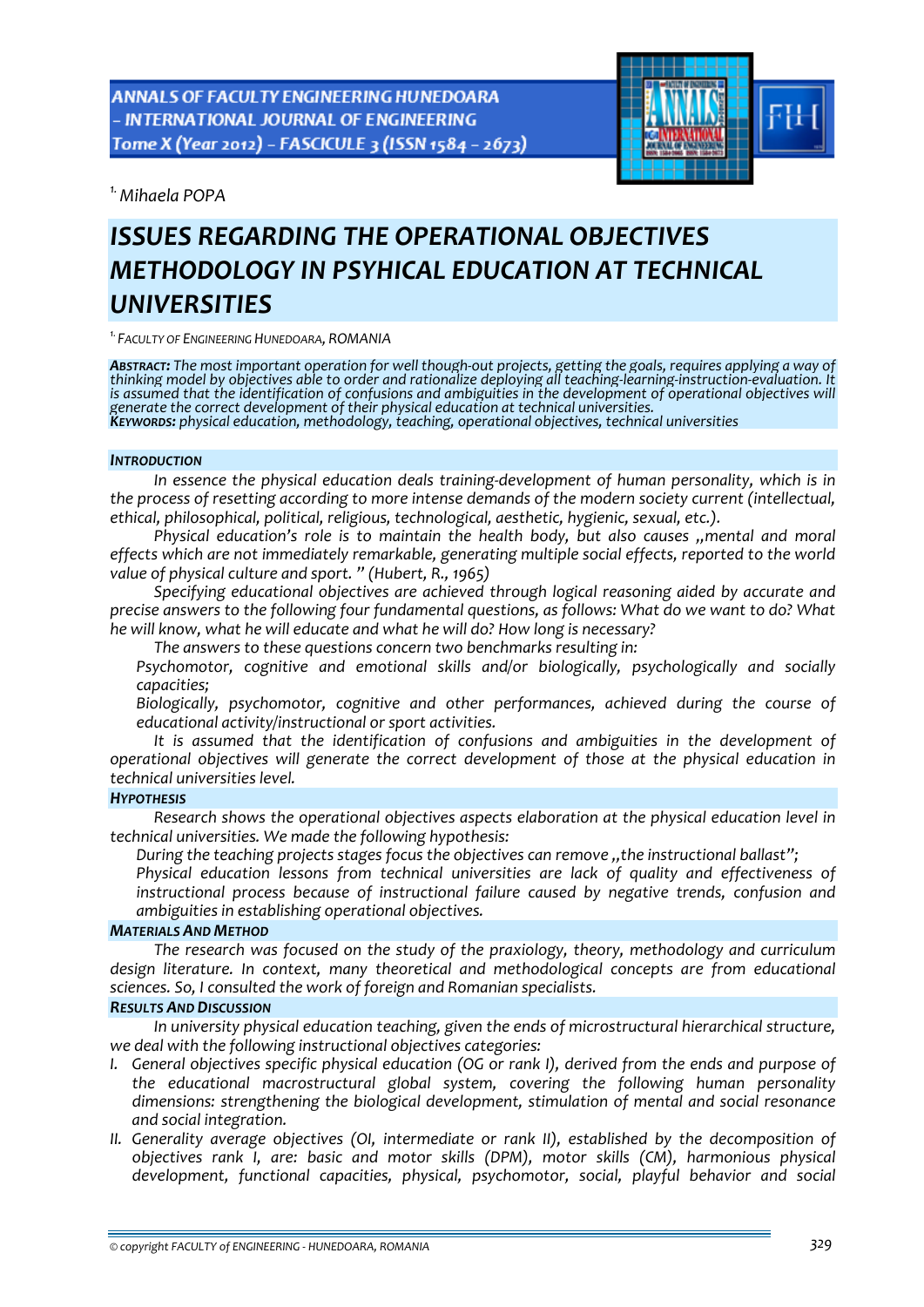*integration, skills and technology skills‐tactical sport, spirit of competition and competitive capacity and utility skills, knowledge and organizational theory.*

*III. Operational objectives (OP, clear or rank III), are established by deductive way through semioperational objectives division into performances observable behaviors and/or measurable. This specific category of objectives included:*

 *skills and motor skills: walking, running, throwing, catching, balance, drap, climbing, lifting, carrying loads;*

*driving qualities: speed, skill, strength, endurance, flexibility, agility, combined qualities;*

 *harmonious physical development: morphological size, body constitution, fair or poor body attitude; functional capabilities: psychological, social, psychomotor;*

 *playful behavior – teaching games with motors character: dynamic or movement games, imitation and motor creative games, symbolic games, role games, interactive games, games in preparation for various sports, etc.;*

 *technical sports skills and tactical knowledge and evidence from different sport branches: specific elements and techniques from athletics, gymnastics, team and individual sports, practiced under the form of play, competition or contests;*

 *competitive capacity, required participation in friendly, traditional, local, regional, national and internationalsporting competitions;*

 *utility skills, knowledge and organizational theory on: hygienic behavior – health, tourism and leasure, independent practice of physical exercises, self defense techniques and avoidance of accidents, first aid, knowledge about the exercises on the body or another different organic systems;*

*In the content of methodology to establish educational objectives – operational objectives, mistakes can cause instructional failures, through the following negative trends, confusion or ambiguity:*

*keeping the instructional process in the field of general objectives;*

*focusing instructional process on too many micro units;*

*lack of integration of operational and intermediary objectives into well‐defined finalities;*

*conduct the instructional process without,, well‐defined teachers targets";*

 *mismatch between operational objectives (what will know and how will know the student at the end of physical education lesson?) and educational events caused by the teacher;*

*differences between formative objectives and training program content;*

*dysfunction between the operational objectives rank I, II and III;*

 *disagreements between the operational objectives and finalities or general goals of the educational system;*

*In the educational sciences are recording different procedures for developing operational objectives which are called by the name of the authors.*

*For the purpose of our research we selected two procedures applicable to build operational objectives in universities physical education, namely:*

*Mager's procedure (1962) – requires that in operational objectives formulating it is needed to make three comments: expected behavior, the standard performance obtaining level and the achieve conditions.*

*De Landsheere 'procedure (1979) required five specifications to develop operational objectives: subject (the one educated or instructed), behavior (through whom performances are obtained), restriction of behavior (conditions under the behavior must take place) and performance restrictions (the standard level of performance expected).*

*In the development of operational objectives, another concept is emerging from research ,,the scheme of grammatical analysis", which state the algorithm involves questions with analyzed and combined grammar concrete answers. According to this the following questions are discussed:*

 *Who is trained? – Specified the training object (student, athlete, team), the teaching starting level on which the new objectives is issued;*

 *What teaching load had to fulfill? – Looking for the verb which means to seek objective task: learning, training, education, corrections, etc.;*

 *Which (what) performing behavior is concerned? The correct answer is given by the other two subordinate questions, namely:*

- *What behavior? – Described by a direct complement (clear abilities, skills, knowledge, etc.);*

- *What performance? ‐ Indicated by a numeral (How much?, With how much?), attribute (How?), or a direct complement (Under what conditions?).*

 *How we do evaluate whether the operational objective was achieved? – using a test, a sample, a scale, a time, a number of points or items, competitions results, etc.*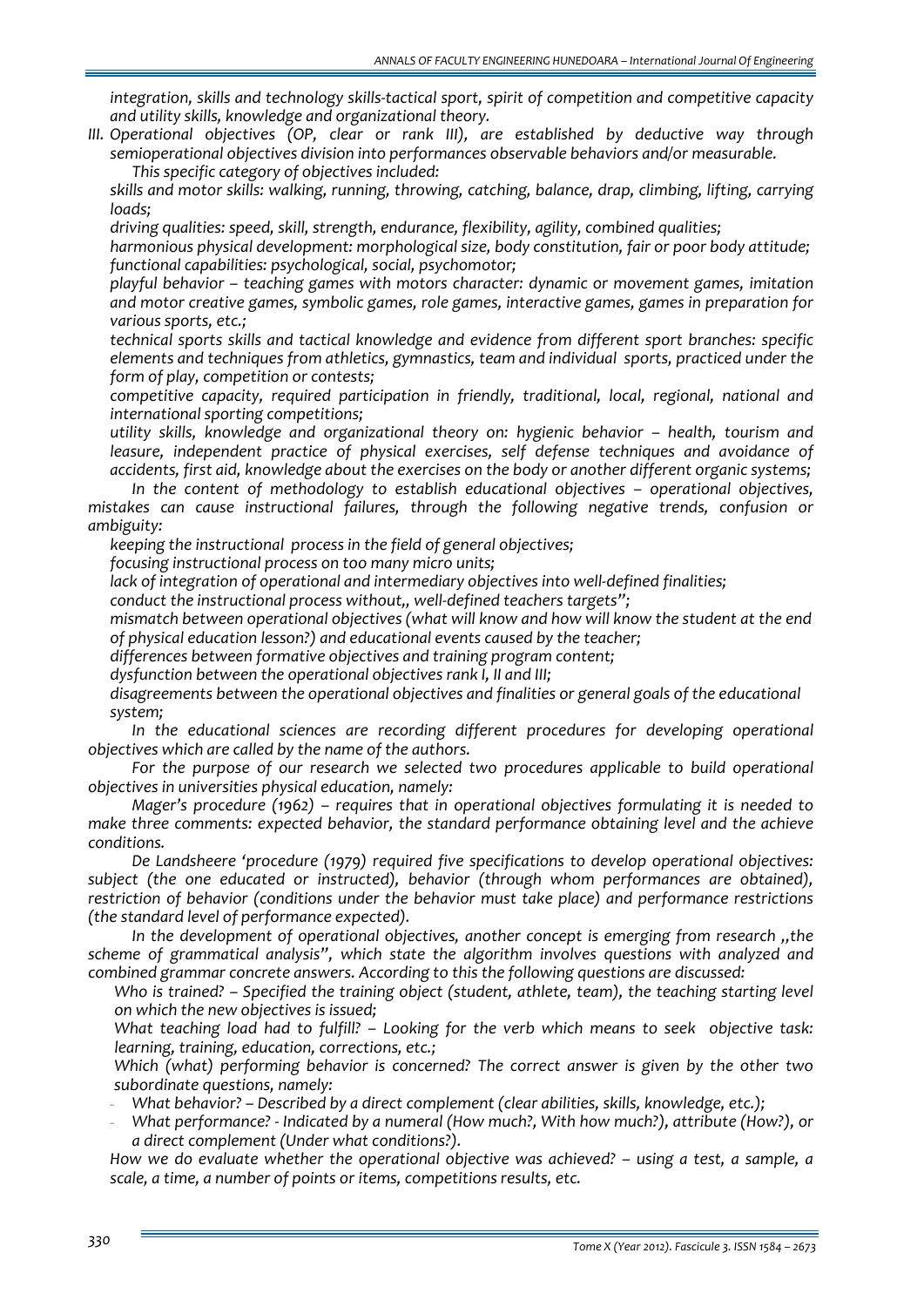*During the operational objectives instructional methodology is necessary to take into account two fundamental coordinates, namely:*

 *Teleological coordinate, which implies that all observable and measurable behaviors, plus the favorable states of them, to be aligned on the route of semioperational and final objectives;*

 *Praxiological coordinate which including the following requirements: identify and specify the observable behavior from start to finish, established conditions of internal training, external training setting conditions, the content of learning/training at a minimum, average, maximum expected level, stimulation through incentives or restrictions and efficient use of time and rigorous evaluation criteria, behavior, performance expected, the assessment tool at the end of lessons, number of lessons, macrocycle, mezocycle, etc.*

*The operational objectives must have five characteristics defined by acronym SMART, which means: (S)‐ Specific, (M)‐ Measurable, (A)‐Accesible, (R)‐ Relevant, (T)‐ Time.*

*We systematized aspects of teaching physical education in technical universities, by extrapolating the research result on the theme of developing operational objectives.*

*With a permanent character and mainly formative responsibilities, university physical education, according to Education Law no.69/2000, is a process built and directed to improve to the students physical and motor skills, according to age and gender features, young people physical integration in society, students adapt to their physical and mental demands of different occupation and new trends, promotion of lifelong learning concept.*

*During educational process in physical education discipline in technical universities, the basic problem is how to adopt curriculum content to the individual characteristics of students by age, sex, shuttle/home, motivation, options, health and sports training level. The adaptation must be done with the biological development law, with favorable consequences in shaping personality, involving capacity building, each individual abilities, full potential and energy unlocking, aiming at a permanent and self training for future profession.* 

*At the end of our research, using mager's procedure we develop two examples in the following* branches of sport (M-F): table tennis, badminton, football-tennis and basketball, available to be applied *to physical training process in technical universities.*

*a) branch of sport Table tennis – for example:*

- *1. Expected behavior: development of basic technical elements.*
- *2. Conditions that must be assured: with blows of service.*
- *3. Standard performance expected: after four lessons, a percentage of 50% on successful service set shots.*

*‐ examples:*

- *1. Expected behavior: strengthening individual tactical actions.*
- *2. Conditions that must be assured: protection with forehand and lapel.*
- *3. Standard performance expected: an increase of 10% of winning points/set, after six lessons. b) branch of sport Badminton – for example:*
- *1. Expected behavior: improving the technical elements.*
- *2. Conditions that must be assured: with the right shot from overhead.*

*3. Standard performance expected: application in the game with 3 & more/set, after four lessons. ‐ examples:*

- *1. Expected behavior: individual tactical actions correction.*
- *2. Conditions that must be assured: by long blows, short, grazing, attack (smach)*
- *3. Standard performance expected: application in the game with 5 & more/set, after six lessons. c) branch of sport football‐tennis – for example:*
- *1. Expected behavior: strengthening individual tactical actions.*
- *2. Conditions that must be assured: taking over the service.*
- *3. Standard performance expected: a percentage of 50%/set takeovers of successful service, after six lessons.*
- *‐ examples:*
- *1. Expected behavior: knowledge of the football‐tennis game rules.*
- *2. Conditions that must be assured: judging a game by rotation.*
- *3. Standard performance expected: eliminate 10% of arbitration errors after ten judged matches. d) branch of sport basketball – for example:*
- *1. Expected behavior: improvement of individual tactical actions.*
- *2. Conditions that must be assured: counterattack conducted by principle ,,step side‐step center".*
- *3. Standard performance expected: conduct a speed of 5‐6 sec. after eight lessons.*

*‐ examples:*

*1. Expected behavior: development of technical training.*